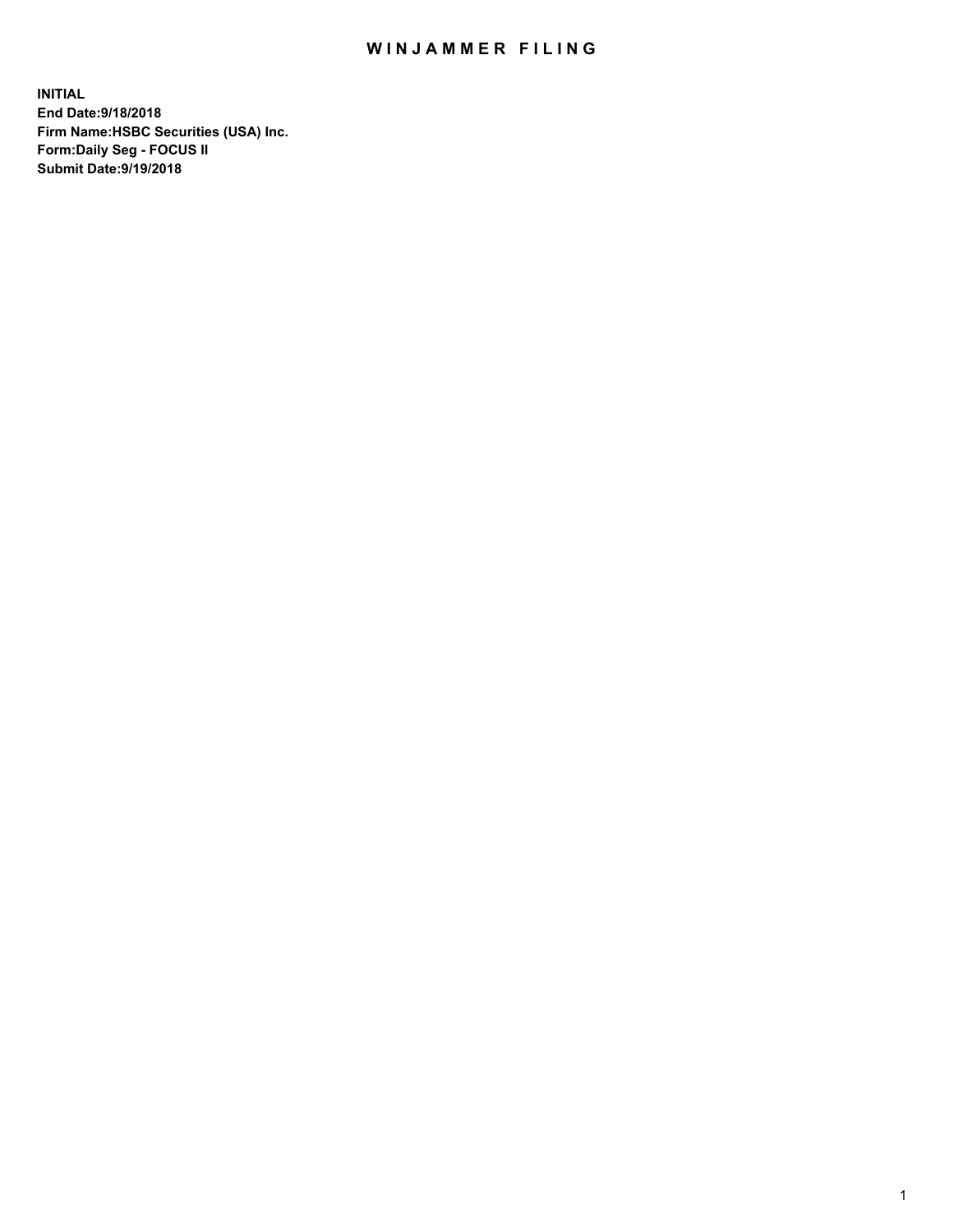**INITIAL End Date:9/18/2018 Firm Name:HSBC Securities (USA) Inc. Form:Daily Seg - FOCUS II Submit Date:9/19/2018 Daily Segregation - Cover Page**

| Name of Company                                                                                                                                                                                                                                                                                                                | <b>HSBC Securities (USA) Inc.</b>                                          |
|--------------------------------------------------------------------------------------------------------------------------------------------------------------------------------------------------------------------------------------------------------------------------------------------------------------------------------|----------------------------------------------------------------------------|
| <b>Contact Name</b>                                                                                                                                                                                                                                                                                                            | <b>Michael Vacca</b>                                                       |
| <b>Contact Phone Number</b>                                                                                                                                                                                                                                                                                                    | 212-525-7951                                                               |
| <b>Contact Email Address</b>                                                                                                                                                                                                                                                                                                   | michael.vacca@us.hsbc.com                                                  |
| FCM's Customer Segregated Funds Residual Interest Target (choose one):<br>a. Minimum dollar amount: : or<br>b. Minimum percentage of customer segregated funds required:% ; or<br>c. Dollar amount range between: and; or<br>d. Percentage range of customer segregated funds required between:% and%.                         | 109,000,000<br>$\overline{\mathbf{0}}$<br>0 <sub>0</sub><br>0 <sub>0</sub> |
| FCM's Customer Secured Amount Funds Residual Interest Target (choose one):<br>a. Minimum dollar amount: ; or<br>b. Minimum percentage of customer secured funds required:%; or<br>c. Dollar amount range between: and; or<br>d. Percentage range of customer secured funds required between:% and%.                            | 25,000,000<br>$\overline{\mathbf{0}}$<br>0 <sub>0</sub><br>0 <sub>0</sub>  |
| FCM's Cleared Swaps Customer Collateral Residual Interest Target (choose one):<br>a. Minimum dollar amount: ; or<br>b. Minimum percentage of cleared swaps customer collateral required:% ; or<br>c. Dollar amount range between: and; or<br>d. Percentage range of cleared swaps customer collateral required between:% and%. | 100,000,000<br>$\overline{\mathbf{0}}$<br>0 <sub>0</sub><br>0 <sub>0</sub> |

Attach supporting documents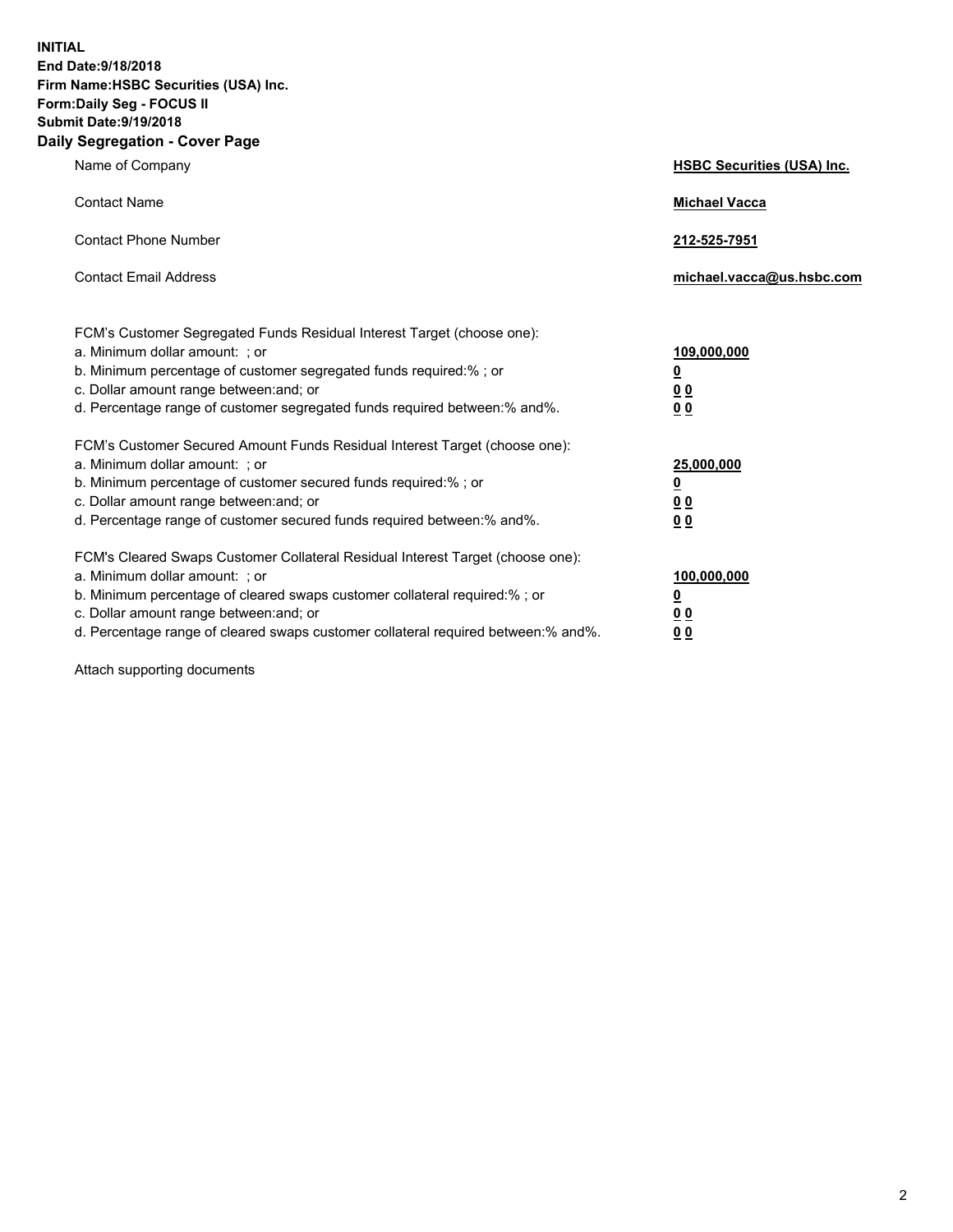**INITIAL End Date:9/18/2018 Firm Name:HSBC Securities (USA) Inc. Form:Daily Seg - FOCUS II Submit Date:9/19/2018 Daily Segregation - Secured Amounts** Foreign Futures and Foreign Options Secured Amounts Amount required to be set aside pursuant to law, rule or regulation of a foreign government or a rule of a self-regulatory organization authorized thereunder **0** [7305] 1. Net ledger balance - Foreign Futures and Foreign Option Trading - All Customers A. Cash **83,564,838** [7315] B. Securities (at market) **85,369,044** [7317] 2. Net unrealized profit (loss) in open futures contracts traded on a foreign board of trade **-19,215,958** [7325] 3. Exchange traded options a. Market value of open option contracts purchased on a foreign board of trade **0** [7335] b. Market value of open contracts granted (sold) on a foreign board of trade **0** [7337] 4. Net equity (deficit) (add lines 1. 2. and 3.) **149,717,924** [7345] 5. Account liquidating to a deficit and account with a debit balances - gross amount **2,828,415** [7351] Less: amount offset by customer owned securities **-2,825,981** [7352] **2,434** [7354] 6. Amount required to be set aside as the secured amount - Net Liquidating Equity Method (add lines 4 and 5) **149,720,358** [7355] 7. Greater of amount required to be set aside pursuant to foreign jurisdiction (above) or line 6. **149,720,358** [7360] FUNDS DEPOSITED IN SEPARATE REGULATION 30.7 ACCOUNTS 1. Cash in banks A. Banks located in the United States **75,566,256** [7500] B. Other banks qualified under Regulation 30.7 **0** [7520] **75,566,256** [7530] 2. Securities A. In safekeeping with banks located in the United States **21,398,601** [7540] B. In safekeeping with other banks qualified under Regulation 30.7 **0** [7560] **21,398,601** [7570] 3. Equities with registered futures commission merchants A. Cash **0** [7580] B. Securities **0** [7590] C. Unrealized gain (loss) on open futures contracts **0** [7600] D. Value of long option contracts **0** [7610] E. Value of short option contracts **0** [7615] **0** [7620] 4. Amounts held by clearing organizations of foreign boards of trade A. Cash **0** [7640] B. Securities **0** [7650] C. Amount due to (from) clearing organization - daily variation **0** [7660] D. Value of long option contracts **0** [7670] E. Value of short option contracts **0** [7675] **0** [7680] 5. Amounts held by members of foreign boards of trade A. Cash **44,479,051** [7700] B. Securities **63,970,443** [7710] C. Unrealized gain (loss) on open futures contracts **-19,215,958** [7720] D. Value of long option contracts **0** [7730] E. Value of short option contracts **0** [7735] **89,233,536** [7740] 6. Amounts with other depositories designated by a foreign board of trade **0** [7760] 7. Segregated funds on hand **0** [7765] 8. Total funds in separate section 30.7 accounts **186,198,393** [7770] 9. Excess (deficiency) Set Aside for Secured Amount (subtract line 7 Secured Statement Page 1 from Line 8) **36,478,035** [7380]

10. Management Target Amount for Excess funds in separate section 30.7 accounts **25,000,000** [7780]

11. Excess (deficiency) funds in separate 30.7 accounts over (under) Management Target **11,478,035** [7785]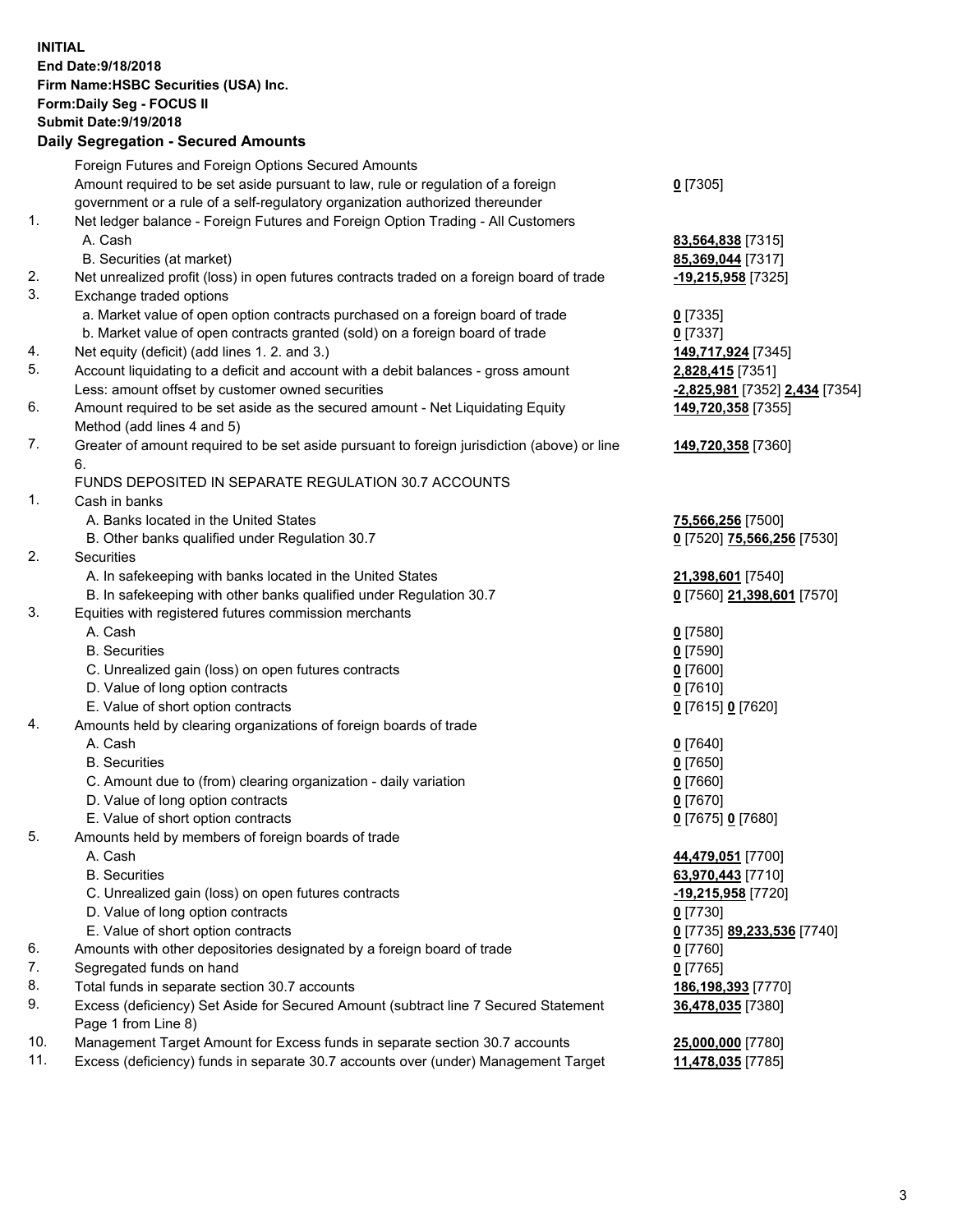**INITIAL End Date:9/18/2018 Firm Name:HSBC Securities (USA) Inc. Form:Daily Seg - FOCUS II Submit Date:9/19/2018 Daily Segregation - Segregation Statement** SEGREGATION REQUIREMENTS(Section 4d(2) of the CEAct) 1. Net ledger balance A. Cash **123,866,469** [7010] B. Securities (at market) **1,472,692,146** [7020] 2. Net unrealized profit (loss) in open futures contracts traded on a contract market **247,239,781** [7030] 3. Exchange traded options A. Add market value of open option contracts purchased on a contract market **386,549,735** [7032] B. Deduct market value of open option contracts granted (sold) on a contract market **-168,508,624** [7033] 4. Net equity (deficit) (add lines 1, 2 and 3) **2,061,839,507** [7040] 5. Accounts liquidating to a deficit and accounts with debit balances - gross amount **30,791,196** [7045] Less: amount offset by customer securities **-30,757,401** [7047] **33,795** [7050] 6. Amount required to be segregated (add lines 4 and 5) **2,061,873,302** [7060] FUNDS IN SEGREGATED ACCOUNTS 7. Deposited in segregated funds bank accounts A. Cash **121,974,938** [7070] B. Securities representing investments of customers' funds (at market) **0** [7080] C. Securities held for particular customers or option customers in lieu of cash (at market) **157,373,731** [7090] 8. Margins on deposit with derivatives clearing organizations of contract markets A. Cash **86,638,455** [7100] B. Securities representing investments of customers' funds (at market) **273,956,663** [7110] C. Securities held for particular customers or option customers in lieu of cash (at market) **1,314,755,055** [7120] 9. Net settlement from (to) derivatives clearing organizations of contract markets **-7,448,872** [7130] 10. Exchange traded options A. Value of open long option contracts **386,549,735** [7132] B. Value of open short option contracts **-168,508,624** [7133] 11. Net equities with other FCMs A. Net liquidating equity **16,096,906** [7140] B. Securities representing investments of customers' funds (at market) **0** [7160] C. Securities held for particular customers or option customers in lieu of cash (at market) **0** [7170] 12. Segregated funds on hand **563,360** [7150] 13. Total amount in segregation (add lines 7 through 12) **2,181,951,347** [7180] 14. Excess (deficiency) funds in segregation (subtract line 6 from line 13) **120,078,045** [7190] 15. Management Target Amount for Excess funds in segregation **109,000,000** [7194] 16. Excess (deficiency) funds in segregation over (under) Management Target Amount **11,078,045** [7198]

Excess